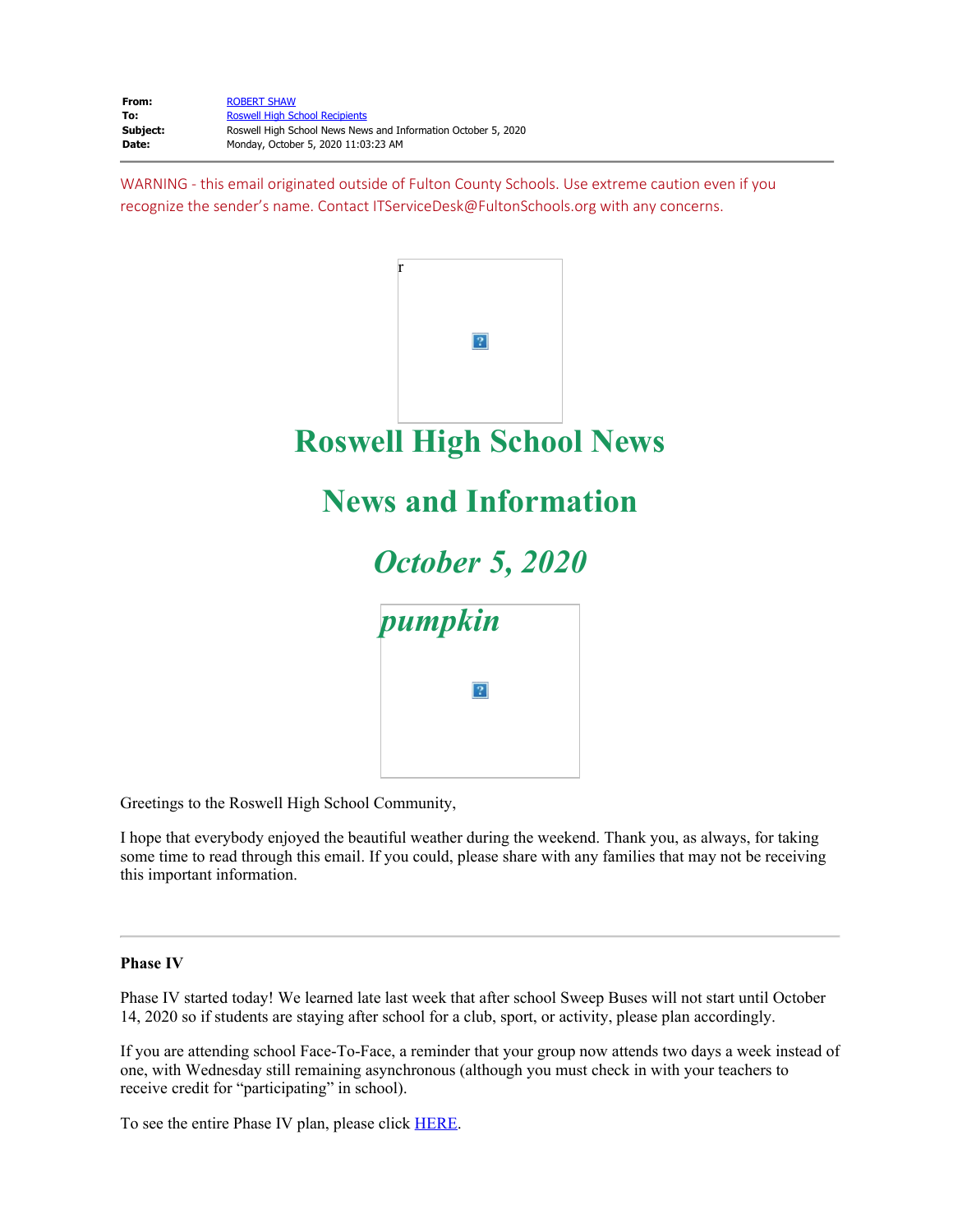The new days that groups attend is below:

| groups |                |
|--------|----------------|
|        |                |
|        | $\overline{?}$ |
|        |                |
|        |                |

A reminder that groups are assigned alphabetically by students' last name. Check Infinite Campus if you are not sure to which group you have been assigned.

- Monday (Group 1)
- A through E
- Tuesday (Group 2)
- $\bullet$  F through K
- Thursday (Group 3)
- $\bullet$  L through P
- Friday (Group 4)
- Q through Z

| PhaseIVMasks |           |  |  |
|--------------|-----------|--|--|
|              |           |  |  |
|              |           |  |  |
|              |           |  |  |
|              |           |  |  |
|              |           |  |  |
|              |           |  |  |
|              |           |  |  |
|              |           |  |  |
|              |           |  |  |
|              |           |  |  |
|              |           |  |  |
|              |           |  |  |
|              |           |  |  |
|              |           |  |  |
|              |           |  |  |
|              | $\vert$ ? |  |  |
|              |           |  |  |
|              |           |  |  |
|              |           |  |  |
|              |           |  |  |
|              |           |  |  |
|              |           |  |  |
|              |           |  |  |
|              |           |  |  |
|              |           |  |  |
|              |           |  |  |
|              |           |  |  |
|              |           |  |  |
|              |           |  |  |
|              |           |  |  |
|              |           |  |  |
|              |           |  |  |

## **Face-To Face Information**

We are excited to welcome students back to school starting on October 14, 2020. The Roswell High School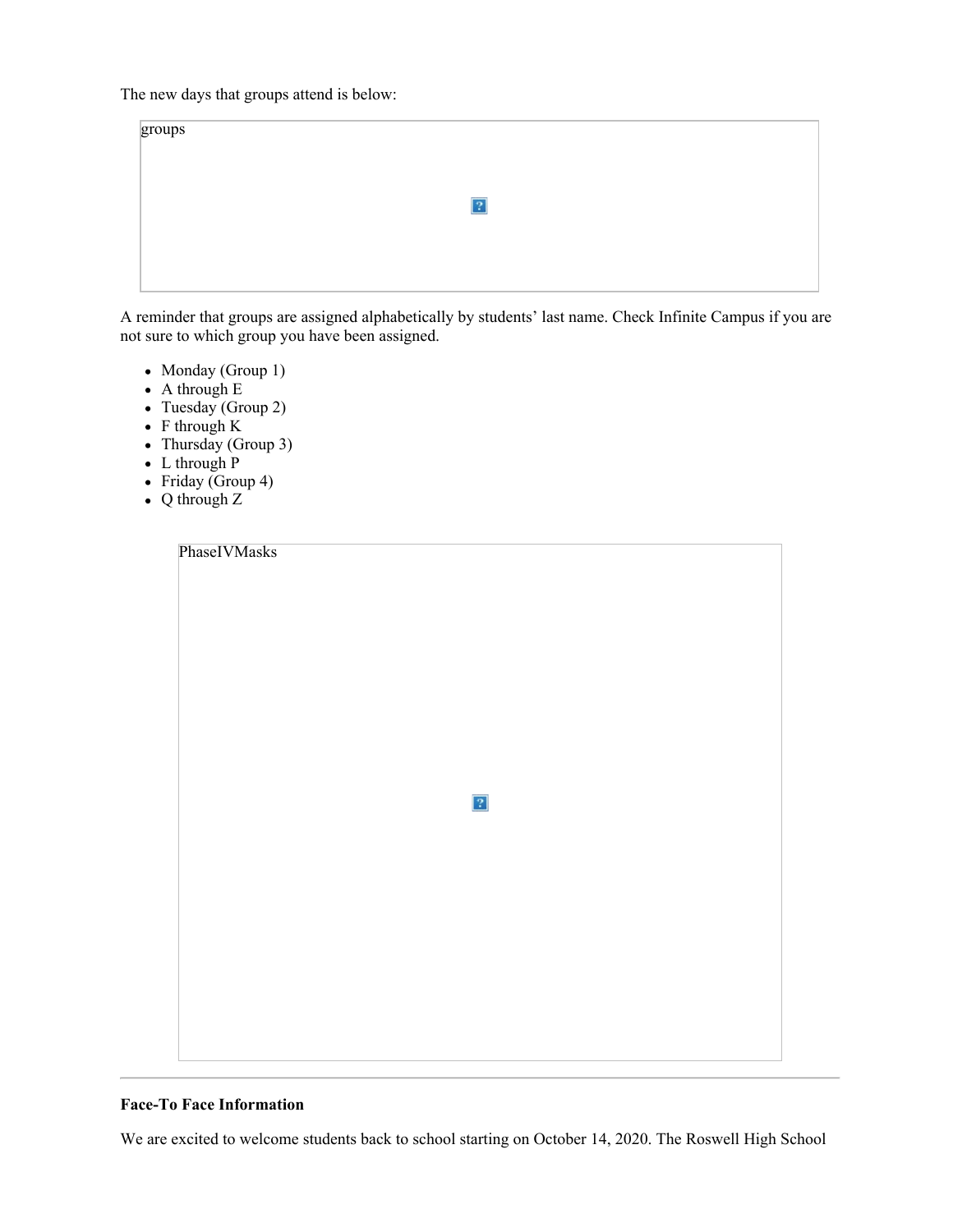Back-To-School Committee is already at work putting our plan in place. Below are some important items we can share about what school will look like on October 14, 2020.

- We will be returning to our regular bell schedule starting October 14, 2020. While there will be some small adjustments to add time between classes (this is to account for staggered class dismissals and giving teachers additional time between classes), long breaks and the "Office Hours" period will end.
- While we will endeavor to honor social distancing as much as possible, it is important for all our stakeholders to note that "six feet" of separation will not be possible throughout the school day.
- All staff and students will be required to wear masks all day unless they are eating.
- We will continue to distance cafeteria seating as much as possible. We will also open additional tables on the gym track, if needed, to additionally separate students. Dining outside, weather permitting, will remain a possibility for students in all grades.
- Based on our current numbers and survey results, we anticipate between 1,500-1,700 of our 2,247 students returning for Face-To-Face instruction.
- Random temperature checks for staff and students will continue.

The timeline for communicating our Phase IV plan is below.

| timeline |  |             |  |  |
|----------|--|-------------|--|--|
|          |  |             |  |  |
|          |  |             |  |  |
|          |  |             |  |  |
|          |  |             |  |  |
|          |  |             |  |  |
|          |  | $\boxed{?}$ |  |  |
|          |  |             |  |  |
|          |  |             |  |  |
|          |  |             |  |  |
|          |  |             |  |  |
|          |  |             |  |  |
|          |  |             |  |  |
|          |  |             |  |  |

Please note that an online Community Meeting has been scheduled for next Tuesday, October 13, 2020 at 4:00 pm via Microsoft Teams. This link for the meeting is loaded on the Roswell High School website or you can click the link below:

[https://teams.microsoft.com/l/meetup-](https://teams.microsoft.com/l/meetup-join/19%3ameeting_NjAzNzBlZTMtMjE3MS00OTBiLWE3OWEtMTYwYzVmYjY1YjI5%40thread.v2/0?context=%7b%22Tid%22%3a%220cdcb198-8169-4b70-ba9f-da7e3ba700c2%22%2c%22Oid%22%3a%2274f5f227-ca94-476d-8bd0-3d1613f1cb75%22%2c%22IsBroadcastMeeting%22%3atrue%7d)

```
join/19%3ameeting_NjAzNzBlZTMtMjE3MS00OTBiLWE3OWEtMTYwYzVmYjY1YjI5%40thread.v2/0?
\frac{\text{context} = %7b\%22Ti\frac{d}{d}\%22\%3a\%220c\text{d}cb198-8169-4b70-ba9f-}{\text{total}+2}\da7e3ba700c2%22%2c%22Oid%22%3a%2274f5f227-ca94-476d-8bd0-
3d1613f1cb75%22%2c%22IsBroadcastMeeting%22%3atrue%7d
```
# **9th Grade Verification**

Fulton County Schools Board of Education's School Admission Policy (JBC) **REQUIRES** submission of **TWO** proofs of Residency (from the district-approved list) upon initial enrollment in Fulton County Schools or upon entry into K, 6th, **9th grade** s, and **when there is an address change** . View the details here: <https://www.fultonschools.org/Page/7299>

Please **print and complete** our **RHS Residency Verification Form** : Residency [Verification](https://www.fultonschools.org/cms/lib/GA50000114/Centricity/Domain/7450/ResidencyVerification.pdf) Form or [Verificacion](https://www.fultonschools.org/cms/lib/GA50000114/Centricity/Domain/7450/ResidencyVerificationSP.pdf) de Residencia

**Email** the completed **RHS Residency Verification Form** and your **TWO proofs of residency** (from the district-approved list) to [rhsresidency@fultonschools.org](mailto:rhsresidency@Fultonschools.org).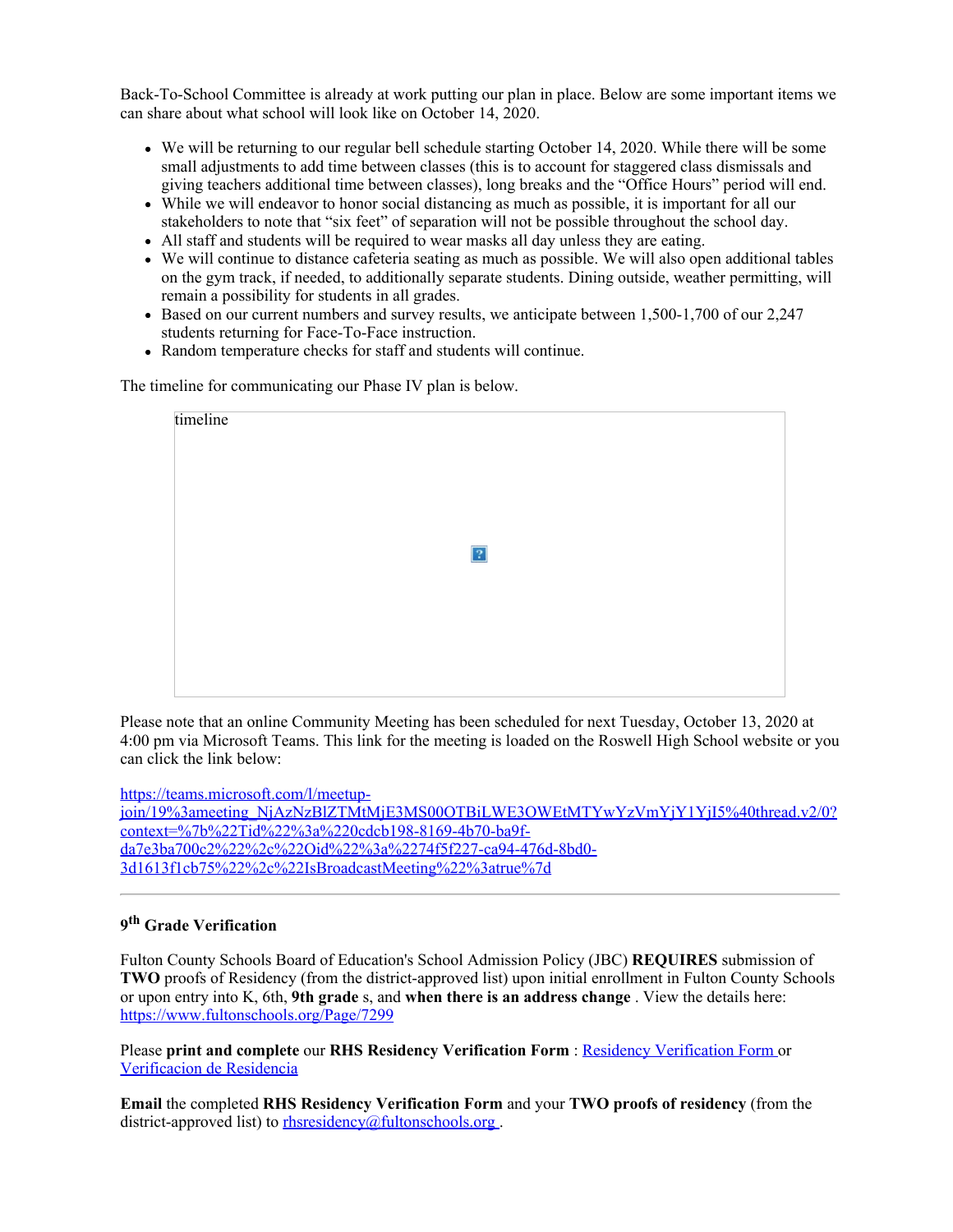#### **Reminder - National Honor Society Applications**

Due to the nature of this school year, National Honor Society will be unable to follow the traditional method for National Honor Society membership selection.

Therefore, we will be doing our best to model our current students' virtual experiences and utilize MS Teams for information and application processes.

An NHS member is a Junior or Senior with a minimum 92 GPA average, multiple leadership and service experiences, and no serious disciplinary infractions.

National Honor Society supports and participates in multiple school and community-based events and projects throughout the year to support the required 20 hours of service to maintain an active membership status.

If this sounds like your student or someone you know, please join the National Honor Society Team for application information.

Our join code is ecinf80. We will have informational meetings during both study halls and at the beginning of office hours on Monday, October 5th.

After joining the NHS Team, additional information about the application can be found in the "class notebook" section in general\*\*.

\*\* After applications have been processed and new members selected, Teams will be updated to only include active members.

### **SAT/PSAT**

Khan Academy is a well-respected and free source for SAT and PSAT Prep work. Please click [HERE](https://nam03.safelinks.protection.outlook.com/?url=https%3A%2F%2Fwww.khanacademy.org%2Ftest-prep%2Fsat&data=02%7C01%7Cmurphys%40fultonschools.org%7C1554af2f8251488dc35808d8693fcbf8%7C0cdcb19881694b70ba9fda7e3ba700c2%7C1%7C0%7C637375070023880975&sdata=hiCmjRMWY2eTApSAVg3Z3FxlTaBo3Vix2eX%2BUCMQiX8%3D&reserved=0) for more information.

You are invited to Applerouth's PSAT Prep Rally! Students can join online strategy sessions to prep and then take a full-length proctored practice PSAT/NMSQT - for free. After the practice test, students will receive a detailed score report that highlights both their strengths and areas for growth. Learn more and register at [www.applerouth.com](https://nam03.safelinks.protection.outlook.com/?url=http%3A%2F%2Fwww.applerouth.com%2F&data=02%7C01%7Cmurphys%40fultonschools.org%7C1554af2f8251488dc35808d8693fcbf8%7C0cdcb19881694b70ba9fda7e3ba700c2%7C1%7C0%7C637375070023890975&sdata=DS6rld6RqFFTSvgIihy%2Fw5buUoHvpcww0LNIPgT%2BCo0%3D&reserved=0) .

#### **Long Weekend**

A reminder that students do not have school on Monday, October 12, 2020 and Tuesday, October 13, 2020. To see the entire District calendar for the 2020-2021 school year, please click [HERE](https://www.fultonschools.org/cms/lib/GA50000114/Centricity/Domain/4/2020-21_FCSCalendar_Color_20200819.pdf).

### **Eagle Scout**

Our students do amazing things both in and out of school. While it is impossible to recognize everything our students do in activities outside of school, I do recognize Eagle Scouts and Gold Awards. Earning the highest recognitions in Boys and Girls Scouting is an incredible accomplishment. Congratulations to Roswell Senior Vinay Hegde who earned his Eagle Scout. Great Job!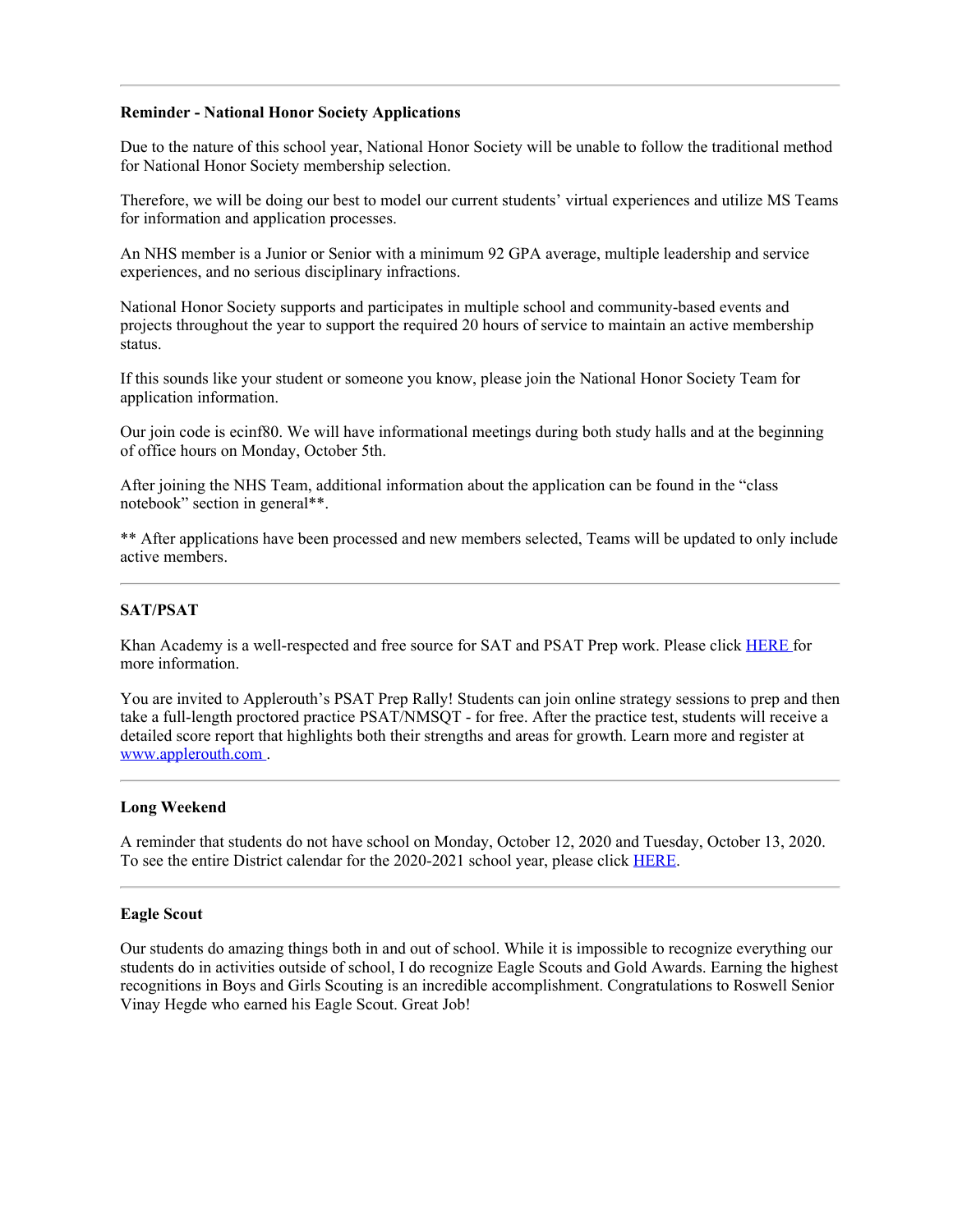

# **Hornets at City Hall**

Thank you to local photographer Steve Harrison as he entered photos pf RHS students into the annual competition to have pictures from around the city exhibited at the Roswell City Hall. This year, two photos were selected so keep an eye out if you have business with the City of Roswell. The picture of RHS Softball graduate Savannah Nolan is outside the City Council Chambers and the image from *Pippen* is also in the building. Thanks Mr. Harrison!

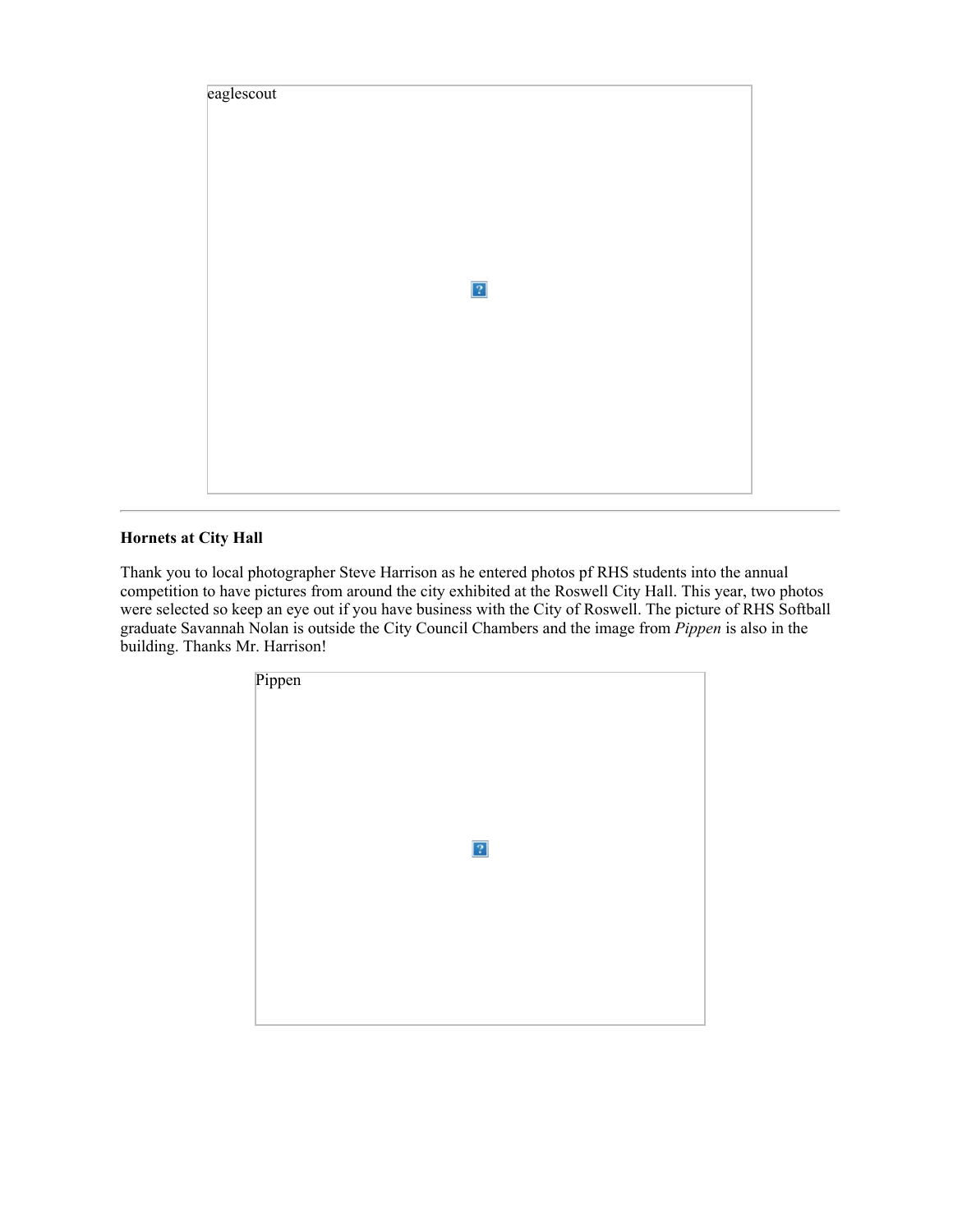

## **Custodial Worker Appreciation Day**

Thank you to the Roswell High School Custodial team! On National Custodial Workers Day, we were glad to be able to give each member of the team a "goodie bag" as a way to say "thanks."



(L-R Vasily Rusev, Miguel Morales, AP Sal Zarzana, Marvin Perkins)

(Not pictured: Head Custodian Andrea Baily, Tony Fujihira)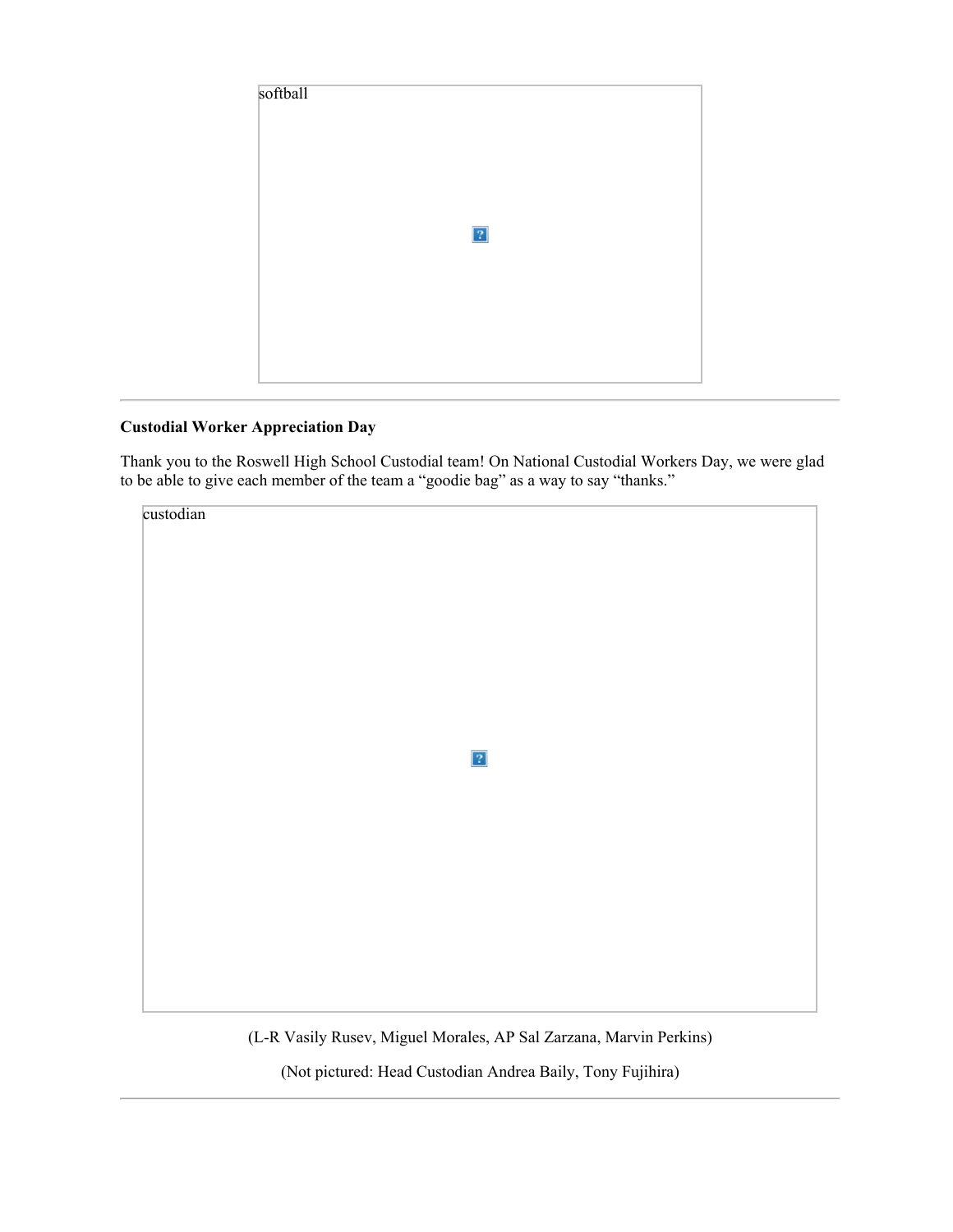

## **Varsity Football**

Congratulations to the Varsity Football team as they improved their season record to 4-0 with a 37-7 win at Campbell High School. Next week, the team hosts Walton High School for Homecoming. To read more about the game, click [HERE](https://nam03.safelinks.protection.outlook.com/?url=https%3A%2F%2Fwww.mdjonline.com%2Fcobb_football_friday%2Froswell-holds-campbell-in-check%2Farticle_ed85f762-0536-11eb-b78e-07113a313b12.html&data=02%7C01%7Cmurphys%40fultonschools.org%7C1554af2f8251488dc35808d8693fcbf8%7C0cdcb19881694b70ba9fda7e3ba700c2%7C1%7C0%7C637375070023900969&sdata=UKojampBu8V6GppwRZ70bN7NJqF%2FrAmp%2F6ZtiWoDKPU%3D&reserved=0).



## **Volleyball**

Saturday evening, the Varsity Volleyball team swept Etowah in three straight sets. Etowah is a region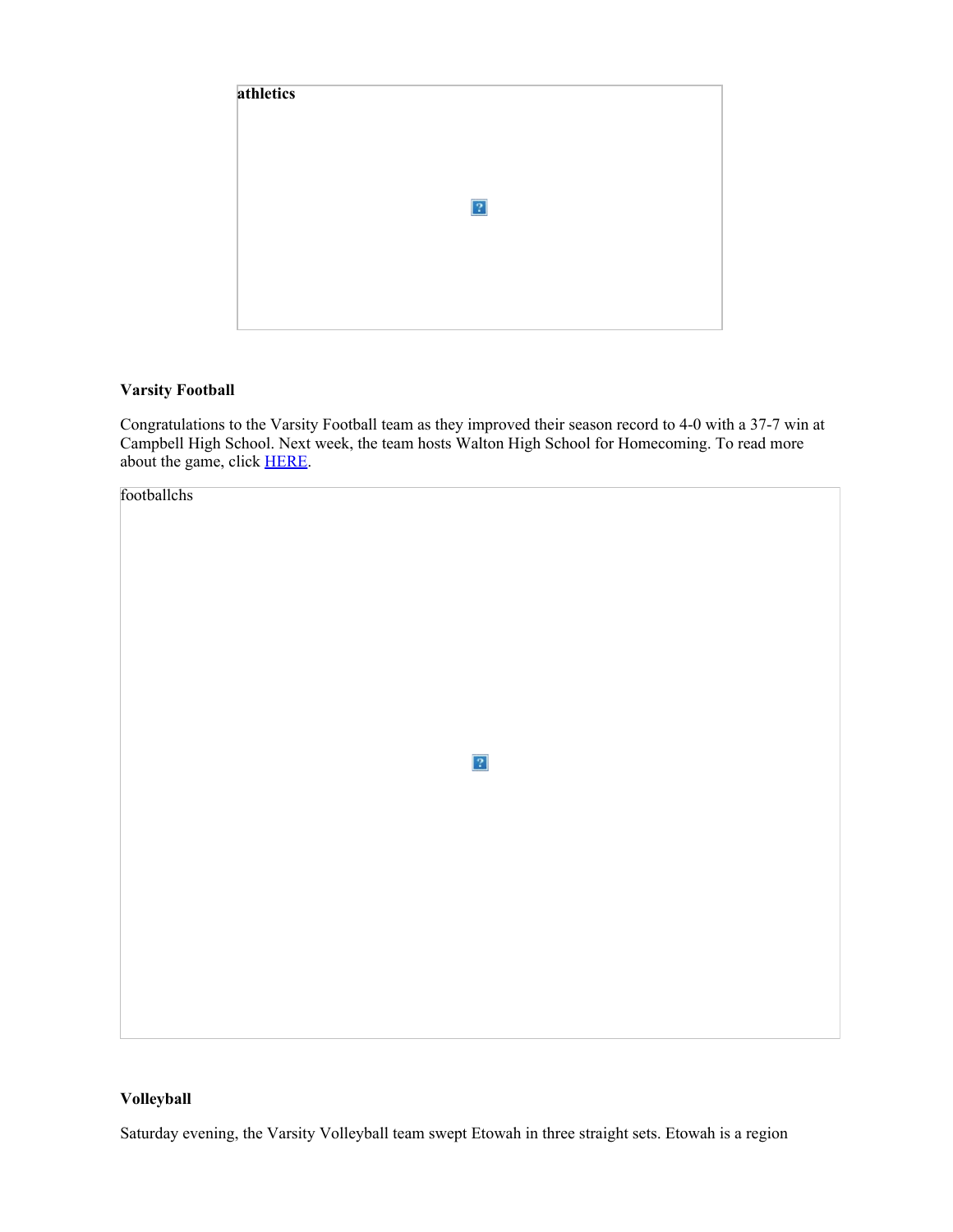opponent and, like Roswell, a Final Four team from last year's AAAAAAA State Tournament. Congrats to the team!

## **Cross-Country**

The Cross-Country teams competed in the ASICS Invitational on Saturday and again represented Roswell very well. The Varsity Girls and JV Boys finished first while the JV Girls finished 2nd and the Varsity Boys finished 3rd.



## **Varsity Softball**

Next weekend, our Varsity softball team will compete in the Region Tournament. Best of luck to Coach McCarthy and the team. To see the brackets, please click [HERE](file:///E:/Robert%20Shaw/L/Letters/2020%20Region%205AAAAAAA%20Tournament%20v2.pdf).

## **Boys & Girls Junior Hornet Basketball Tryouts**

Tryouts for Junior Hornets Basketball will be held Sunday, October 11 & Sunday,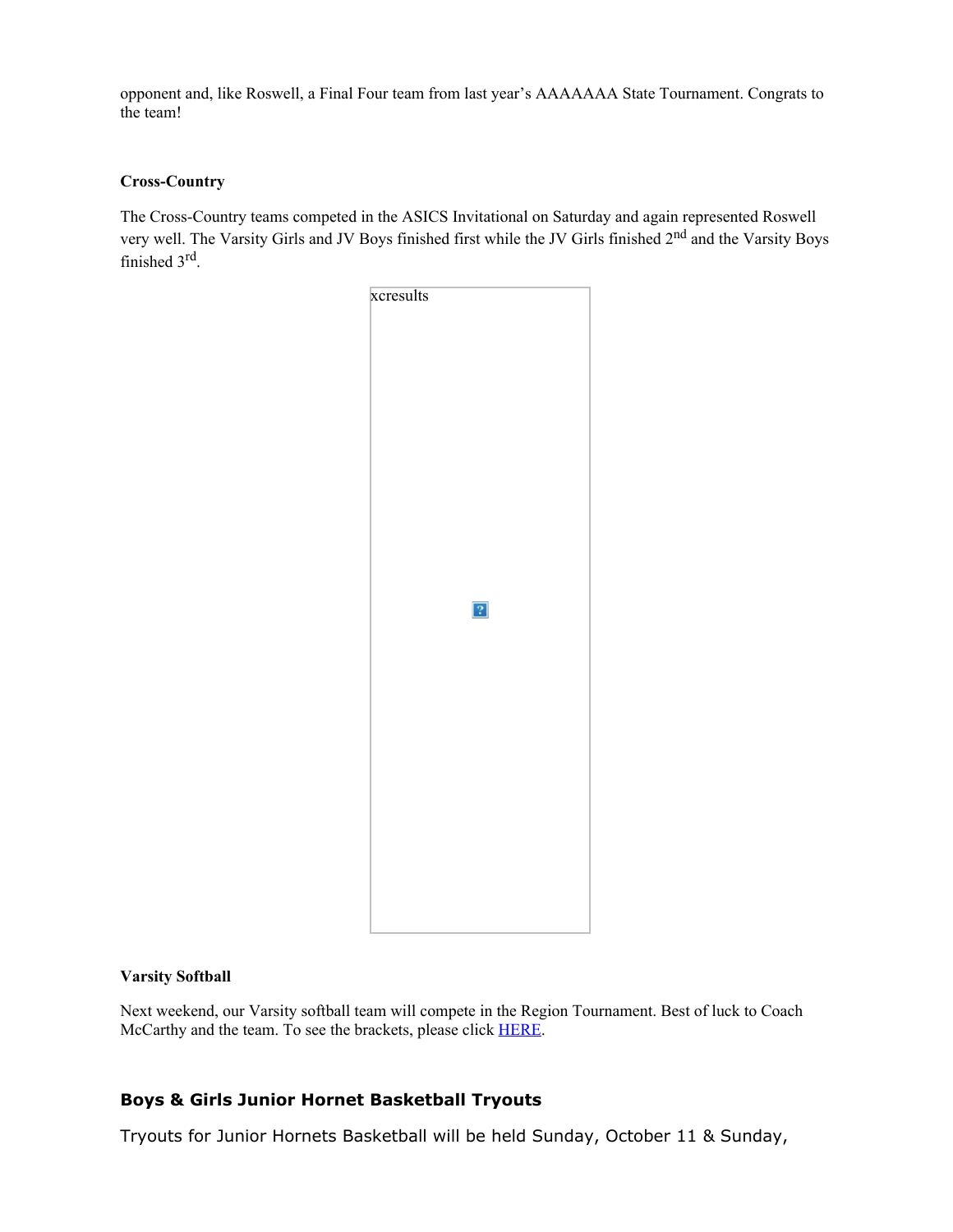October 18 at the Suwanee Sports Academy.

Fulton County is currently not allowing feeder programs to use facilities inside school buildings. As a result, Junior Hornet Basketball will be playing in the GYBA instead of the CCJBC this season.

Completed tryout forms are required to tryout.

Forms are to be completed digitally using the appropriate links below. Specific tryout information is available on the digital tryout form including times & the Suwanee Sports Academy address.

Please help us spread the word to others that may be interested in Tryouts through social media.

Please contact Junior Coordinator **[Eric Halpern](mailto:roswelljuniorbasketball@gmail.com)** with questions.

Junior Hornet Tryout Forms:

- [BOYS](https://forms.office.com/Pages/ResponsePage.aspx?id=mLHcDGmBcEu6n9p-O6cAwmhFMFbQQqpPnFT6OQOnOlBUNlI1Rk1RWEJaRDNEMFBTSkZFUDJKSVdUSi4u)
- [GIRLS](https://forms.office.com/Pages/ResponsePage.aspx?id=mLHcDGmBcEu6n9p-O6cAwmhFMFbQQqpPnFT6OQOnOlBUQ0VUWTBQS0kyQkxJUzU1NllDMTBKTVhHTi4u)

## *Did You Know?*

Roswell High School's Daily Announcements are posted everyday on our website. There is a lot of information! Please go to *www.roswellhornets.org>Our School>Communications>Announcements* or click [HERE](https://www.fultonschools.org/Page/16758).

*Have a Great Long Weekend and Happy Homecoming!*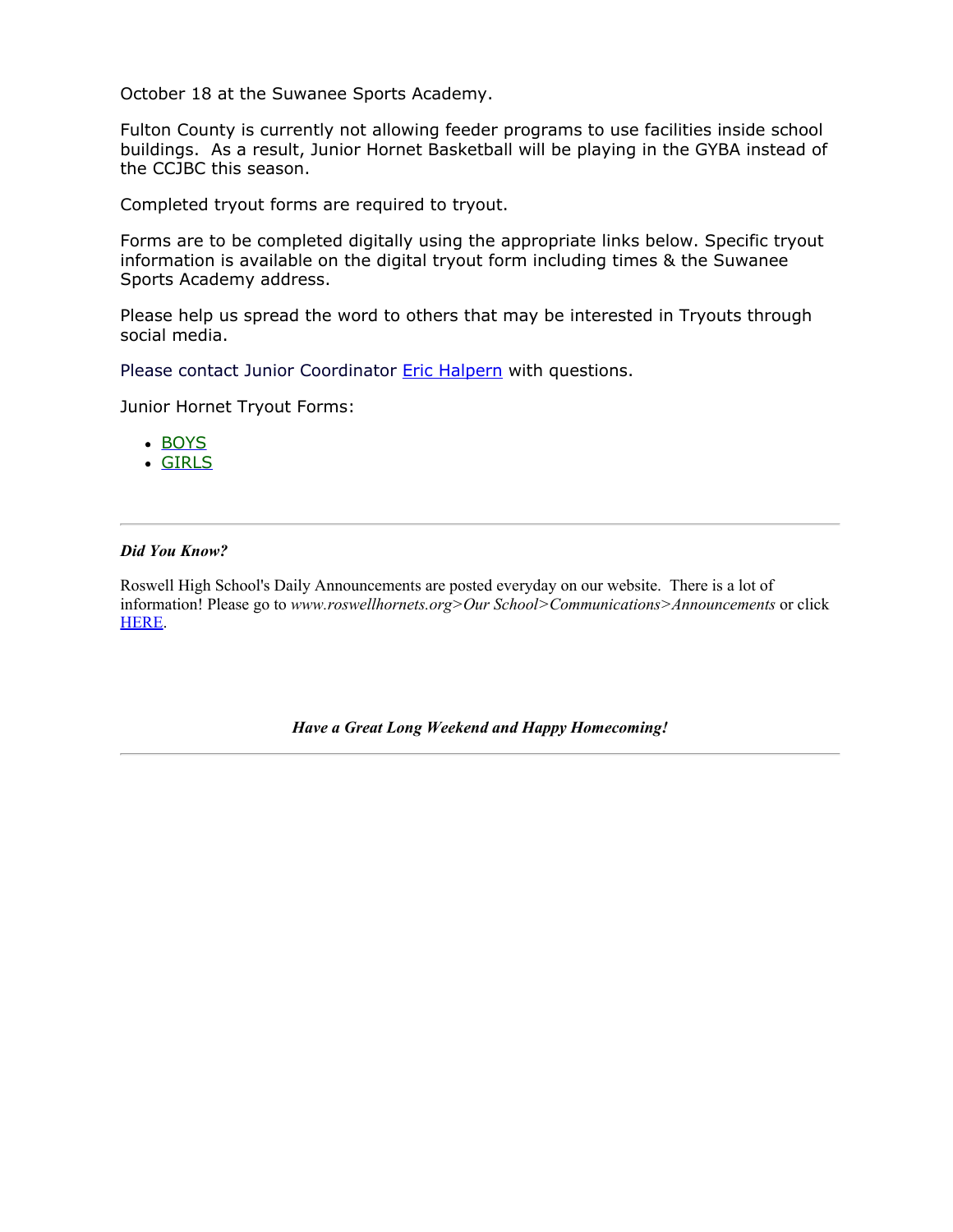drive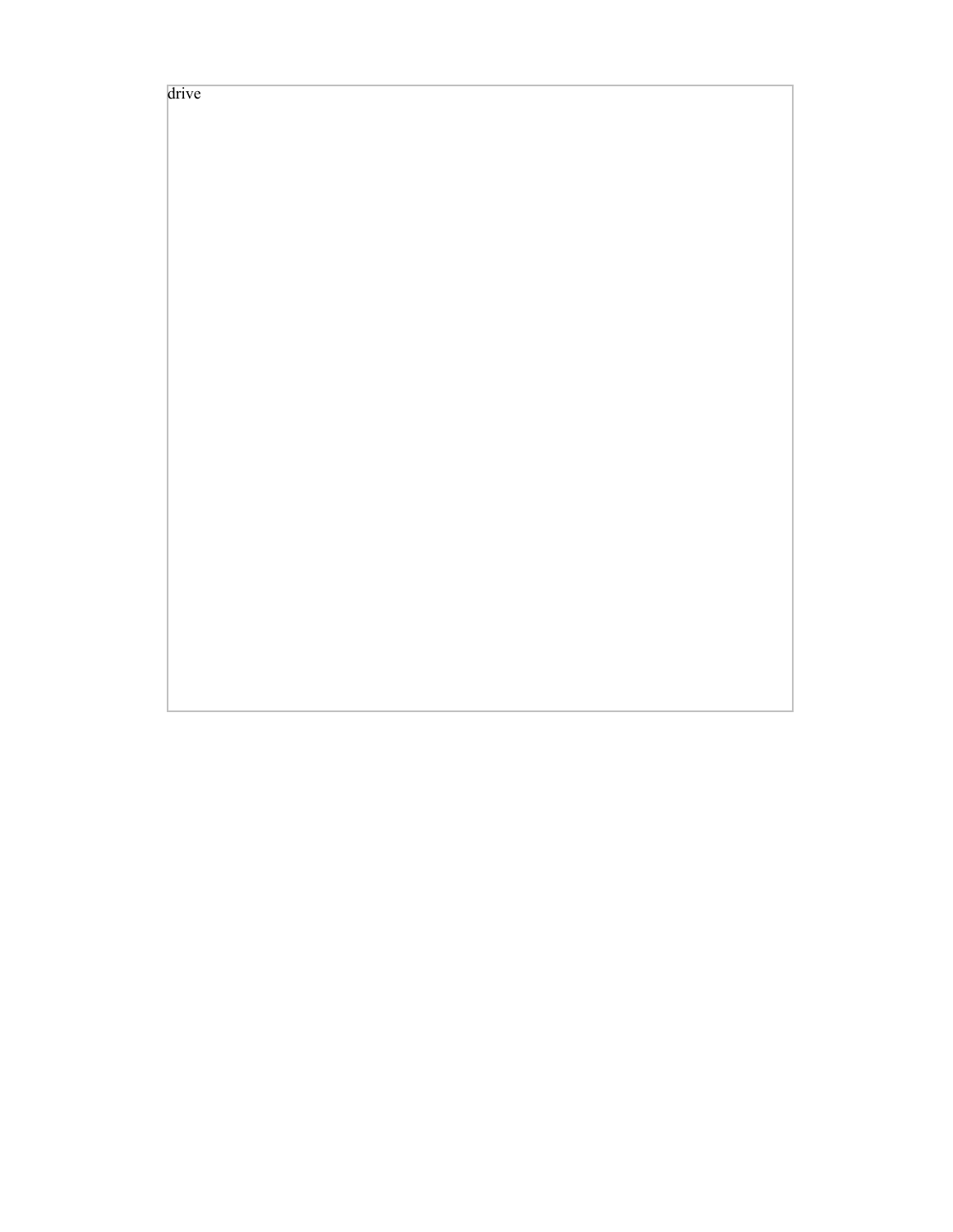| hoco2020 |  |
|----------|--|
|          |  |
|          |  |
|          |  |
|          |  |
|          |  |
|          |  |
|          |  |
|          |  |
|          |  |
|          |  |
|          |  |
|          |  |
|          |  |
|          |  |
|          |  |
|          |  |
|          |  |
|          |  |
|          |  |
|          |  |
|          |  |
|          |  |
|          |  |
|          |  |
|          |  |
|          |  |
|          |  |
|          |  |
|          |  |
|          |  |
|          |  |
|          |  |
|          |  |
|          |  |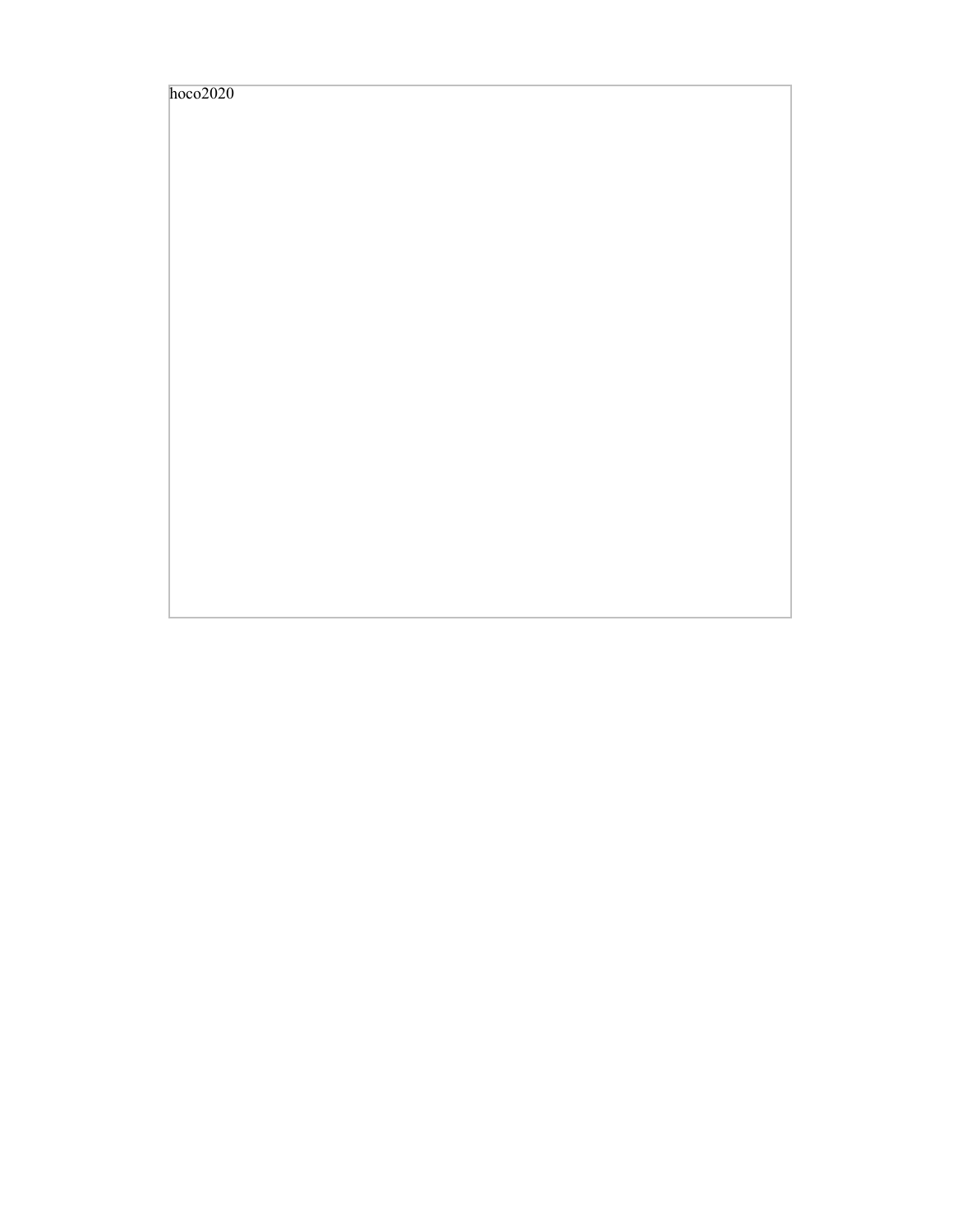Hoco<sub>2</sub>

*Copyright © 2020, All rights reserved.*

You are receiving this email because of your relationship with Roswell High School. If you wish to stop receiving email updates sent through the Blackboard service, please **[unsubscribe](https://nam03.safelinks.protection.outlook.com/?url=https%3A%2F%2Ffulton.parentlink.net%2Fmain%2Funsubscribe%3Fa%3Dall%26d%3DMjQyMDk5OQ%253D%253D%250A&data=02%7C01%7Cmurphys%40fultonschools.org%7C1554af2f8251488dc35808d8693fcbf8%7C0cdcb19881694b70ba9fda7e3ba700c2%7C1%7C0%7C637375070023900969&sdata=2Au7evjeOO4y%2Bi31x2gzOMWcmA9rO%2F8HiIf2yVKiUI4%3D&reserved=0)**.